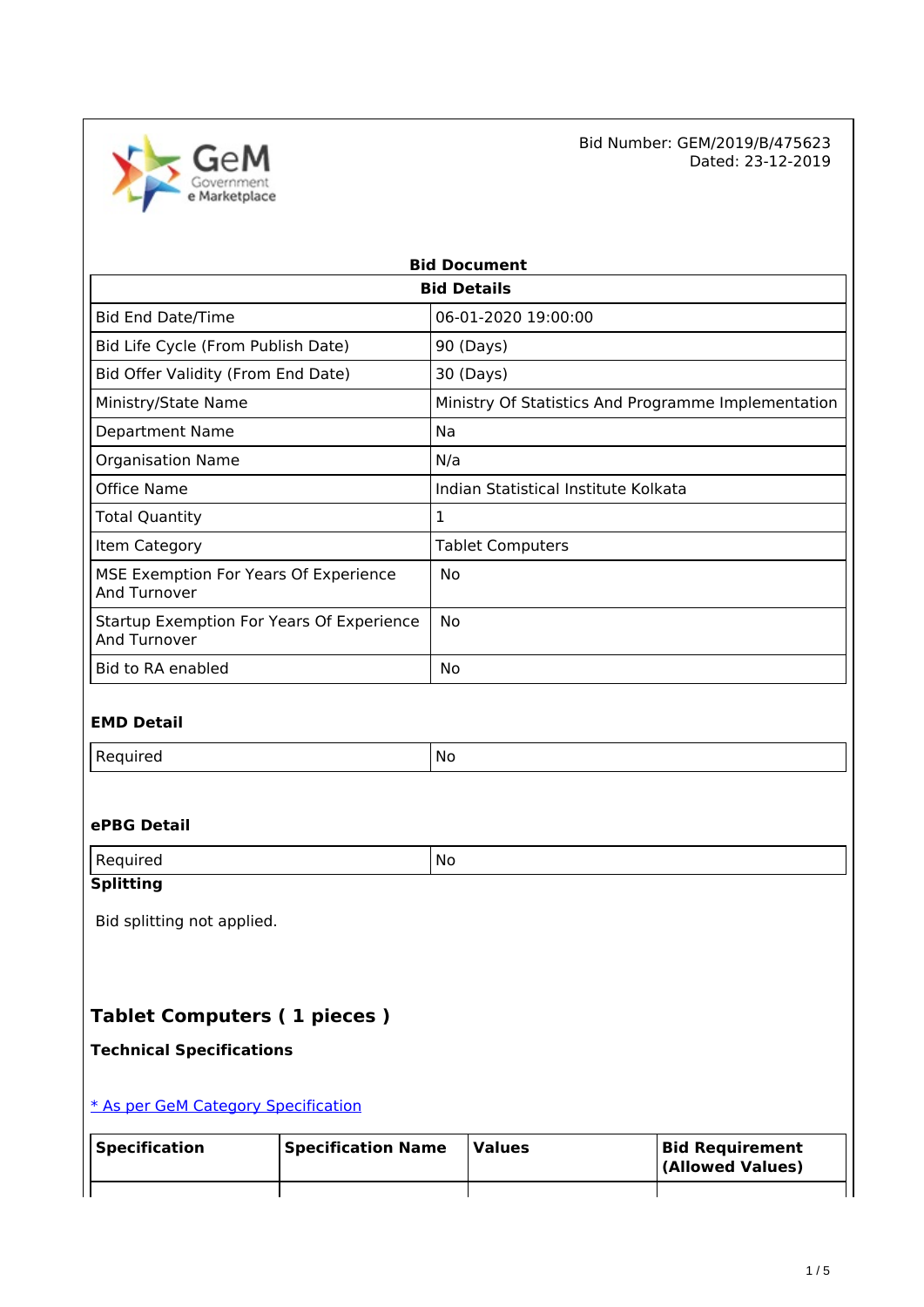| <b>Operating System</b> | <b>Operating System</b><br><b>Details</b>          | Android Oreo 8.0 or<br>Higher | Android Oreo 8.0 or<br>Higher, iOS 12.0 or<br>Higher Or higher           |
|-------------------------|----------------------------------------------------|-------------------------------|--------------------------------------------------------------------------|
| <b>Display</b>          | <b>Display Size</b><br>(Minimum) (Inch)            | 10.5                          | 10, 10.5, 11, 11.5, 12,<br>12.5, 12.9 Or higher                          |
|                         | <b>Display Resolution</b><br>(Pixels)              | 2560 x 1600                   | 2560 x 1600, 2732 x<br>2048, 2388 x 1668 Or<br>higher                    |
|                         | Display Type                                       | AMOLED                        | $\ast$                                                                   |
|                         | Type of Touch Screen                               | Capacitive                    | $\ast$                                                                   |
|                         | Display Colour                                     | 16 Million                    | $\ast$                                                                   |
|                         | Multitouch Support                                 | Yes                           | $\ast$                                                                   |
|                         | <b>Brightness</b><br>(Minimum) (Nits)              | 350                           | 300, 305, 310, 340,<br>350, 390, 400, 412,<br>450, 500, 600 Or<br>higher |
| Technology              | Mobile Commn<br>Technology                         | <b>GSM</b>                    | $\ast$                                                                   |
| Connectivity            | <b>Connectivity Type</b>                           | Wifi                          | Wifi, Wifi + Cellular Or<br>higher                                       |
|                         | <b>Cellular Data</b><br><b>Support</b>             | <b>NA</b>                     | 3G, 4G / LTE, VoLTE,<br>NA, GSM/Edge Or<br>higher                        |
|                         | <b>GPS</b>                                         | Yes                           | Yes Or higher                                                            |
|                         | <b>AGPS</b>                                        | Yes                           | Yes Or higher                                                            |
|                         | <b>Number of GSM SIM</b><br><b>Available</b>       | $\mathbf 0$                   | 0, 1, 2 Or higher                                                        |
|                         | <b>Cellular Voice Calling   No</b>                 |                               | <b>No</b>                                                                |
|                         | Wi-Fi Connectivity Type   802.11 ac                |                               | $\ast$                                                                   |
|                         | <b>Bluetooth Connectivity</b><br>(Minimum Version) | 5                             | $\ast$                                                                   |
| Processor               | <b>Processor Speed</b><br>(Minimum) (GHz)          | 2.0 & higher                  | 2.0 & higher Or higher                                                   |
|                         | <b>Processor Core</b><br>(Number)                  | 8                             | 8 Or higher                                                              |
|                         | Processor Architecture                             | 64 Bit                        | $\ast$                                                                   |
|                         | <b>Processor Make</b>                              | Qualcomm Snapdragon           | $\ast$                                                                   |
| Memory                  | <b>RAM Type</b>                                    | LPDDR4                        | $\ast$                                                                   |
|                         | <b>RAM Size (GB)</b>                               | $\overline{4}$                | 3, 4, 8 Or higher                                                        |
| Storage                 | <b>Internal Storage</b><br><b>Capacity (GB)</b>    | 64                            | 64, 128, 256, 512,<br>1024 Or higher                                     |
|                         | Micro SD Card Support                              | Yes                           | $\ast$                                                                   |
|                         | Storage upgradable<br>upto (Through Micro SD       | 128 or higher                 | $\ast$                                                                   |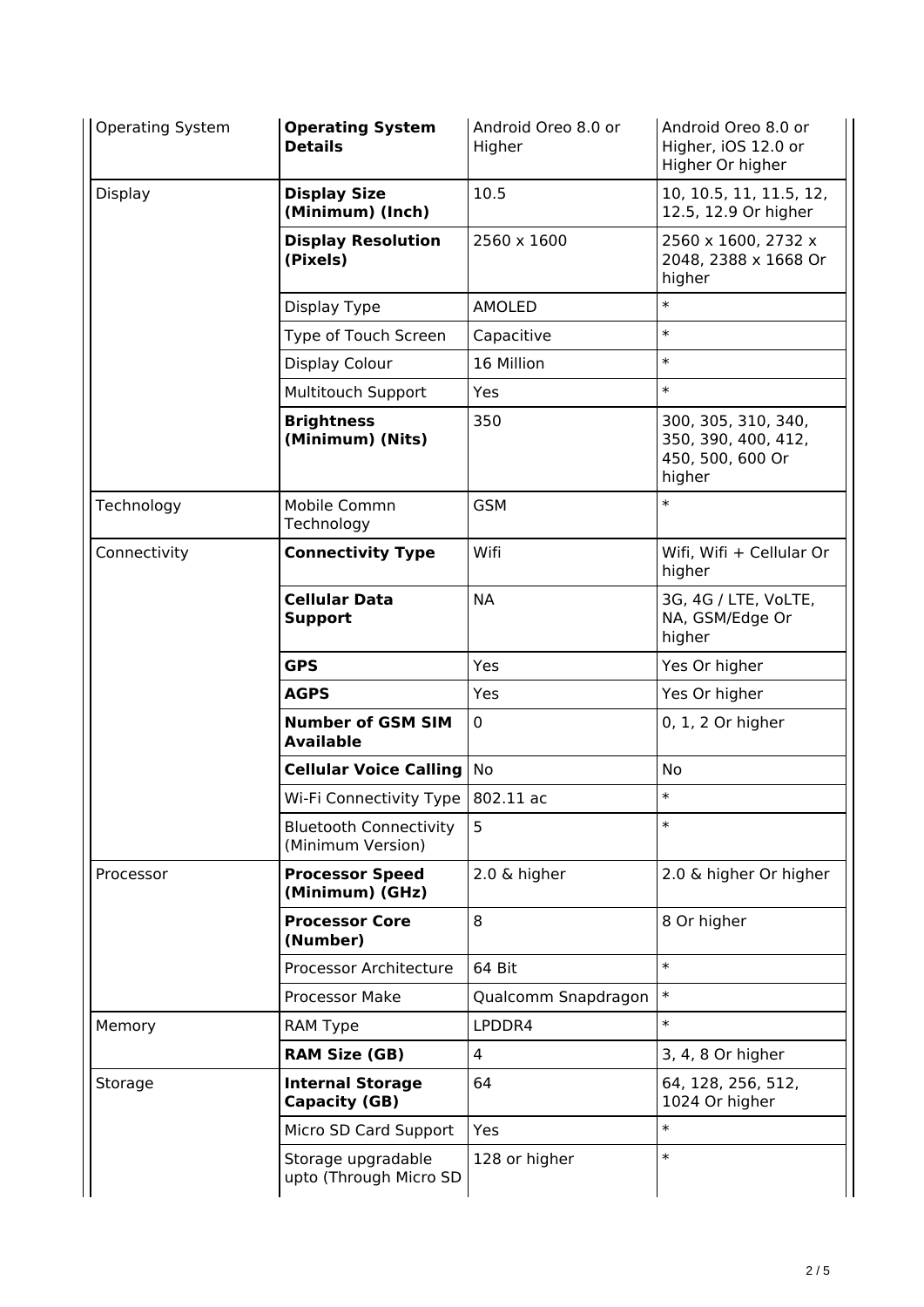|                               | Card) (GB)                                                                                                                                                                                                         |                                          |                            |
|-------------------------------|--------------------------------------------------------------------------------------------------------------------------------------------------------------------------------------------------------------------|------------------------------------------|----------------------------|
| Camera                        | <b>Rear Camera (Mega</b><br>Pixel)                                                                                                                                                                                 | 13                                       | 12, 13 Or higher           |
|                               | <b>Front Camera (Mega</b><br>Pixel)                                                                                                                                                                                | 8                                        | 7, 8 Or higher             |
|                               | Video Recording<br>Resolution                                                                                                                                                                                      | 1080p                                    | $\ast$                     |
|                               | Video Recording Frame<br>Rate (fps)                                                                                                                                                                                | 30                                       | $\ast$                     |
|                               | Digital Zoom                                                                                                                                                                                                       | Yes                                      | $\ast$                     |
|                               | Geotagging Feature                                                                                                                                                                                                 | Yes                                      | $\ast$                     |
| General                       | <b>Battery Capacity</b><br>(minimum) (mAH)                                                                                                                                                                         | 7001 & higher                            | 7001 & higher Or<br>higher |
|                               | Weight including<br>Battery (max) (Grams)                                                                                                                                                                          | 400                                      | $\ast$                     |
|                               | Dimensions (Length x<br>Breadth x Thickness)<br>(mm x mm x mm)                                                                                                                                                     | $\overline{\phantom{0}}$                 | $\ast$                     |
|                               | <b>Docking Compatibility</b>                                                                                                                                                                                       | Yes                                      | $\ast$                     |
| Certification                 | <b>Specific Absorption</b><br>Rate (SAR)                                                                                                                                                                           | $\langle = 1.6 \text{ Watts/Kg} \rangle$ | $\ast$                     |
|                               | <b>BIS Registration Under</b><br>CRS of Meity for Tablet<br>alongwith Battery                                                                                                                                      | Yes                                      | $\ast$                     |
|                               | BIS Regn number And<br>its validity                                                                                                                                                                                | -                                        | $\ast$                     |
|                               | Google Mobile Service<br><b>Certification for Android</b><br><b>OS</b>                                                                                                                                             | Yes                                      | $\ast$                     |
|                               | <b>Other Certifications</b><br>Available (Details of the<br>relevant certificate<br>number and the<br>name/ID of<br>corresponding notified<br>Bodies shall be<br>provided as and when<br>demanded by the<br>buyer) | UL/CB, CE, FCC, RoHS                     | $\ast$                     |
| <b>Standard Accessories</b>   | <b>Standard Accessories</b><br>to be supplied with the<br>Tablet                                                                                                                                                   | USB Cable & Charger                      | $\ast$                     |
| <b>Additional Accessories</b> | <b>OTG Cable</b>                                                                                                                                                                                                   | No                                       | Yes, No Or higher          |
| (OEM / Third Party)           | <b>Docking Station</b>                                                                                                                                                                                             | No                                       | Yes, No Or higher          |
|                               | <b>Compatible Carry</b><br>Case                                                                                                                                                                                    | No                                       | Yes, No Or higher          |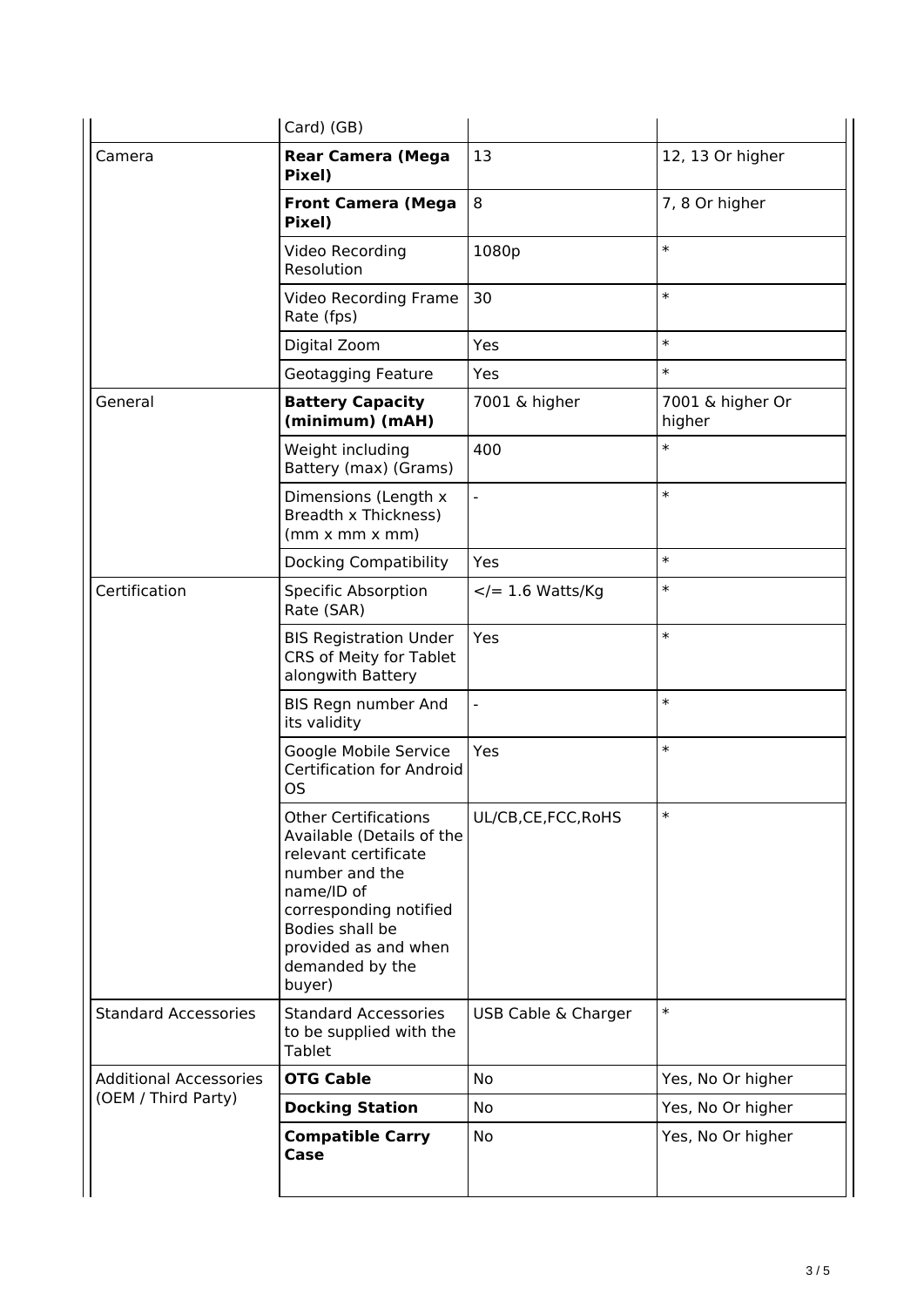|                             | <b>Compatible Smart</b><br><b>Cover</b>                                                                              | No                 | Yes, No Or higher                        |
|-----------------------------|----------------------------------------------------------------------------------------------------------------------|--------------------|------------------------------------------|
|                             | <b>Compatible Active</b><br><b>Stylus</b>                                                                            | No                 | Yes, No Or higher                        |
|                             | <b>Ear Phone</b>                                                                                                     | No                 | Yes, No Or higher                        |
| Miscellaneous               | <b>USB Ports</b>                                                                                                     | Type C             | $\ast$                                   |
|                             | Audio Port                                                                                                           | Type C             | $\ast$                                   |
|                             | <b>Additional Features</b>                                                                                           | Accelerometer      | $\ast$                                   |
|                             | Inbuilt Speaker                                                                                                      | Yes                | $\ast$                                   |
|                             | If Yes, Type of Inbuilt<br>Speaker                                                                                   | <b>Stereo</b>      | $\ast$                                   |
| <b>Other Options</b>        | <b>Availability of Mobile</b><br><b>Device Management</b><br>(MDM) Support                                           | No                 | <b>No</b>                                |
|                             | <b>Mobile Device</b><br><b>Management (MDM)</b><br><b>License and Support</b><br>(Year)                              | $\mathbf 0$        | 0, 1, 2, 3 Or higher                     |
|                             | <b>Mobile Device</b><br><b>Management</b><br><b>Hosting (MDM)</b>                                                    | <b>NA</b>          | <b>NA</b>                                |
|                             | <b>Device Enrolment</b><br><b>Program (DEP) for</b><br>automation of MDM<br>and Supervision of<br><b>iOS</b> devices | <b>NA</b>          | <b>NA</b>                                |
|                             | <b>Device Enrolment</b><br>Program (DEP)<br><b>License and Support</b><br>(Year)                                     | $\mathbf 0$        | 0, 1, 2, 3 Or higher                     |
| <b>Operating Conditions</b> | Minimum Operating<br>Temperature (Degree<br>$\mathsf{C}$                                                             |                    | $\ast$                                   |
|                             | <b>Maximum Operating</b><br>Temperature (Degree<br>$\mathsf{C}$                                                      |                    | $\ast$                                   |
|                             | Minimum Operating<br>Humidity (%RH)                                                                                  |                    | $\ast$                                   |
|                             | <b>Maximum Operating</b><br>Humidity (%RH)                                                                           | L,                 | $\ast$                                   |
| Warranty                    | <b>Availabiliy of Service</b><br><b>Centre for Warranty</b><br><b>Obligation</b>                                     | <b>State Level</b> | State Level, District<br>Level Or higher |
|                             | <b>OEM Warranty</b><br>including Battery                                                                             | Carry In           | $\ast$                                   |
|                             | <b>OEM Warranty</b><br><b>Period for Battery</b>                                                                     | $\mathbf 1$        | 1, 2 Or higher                           |